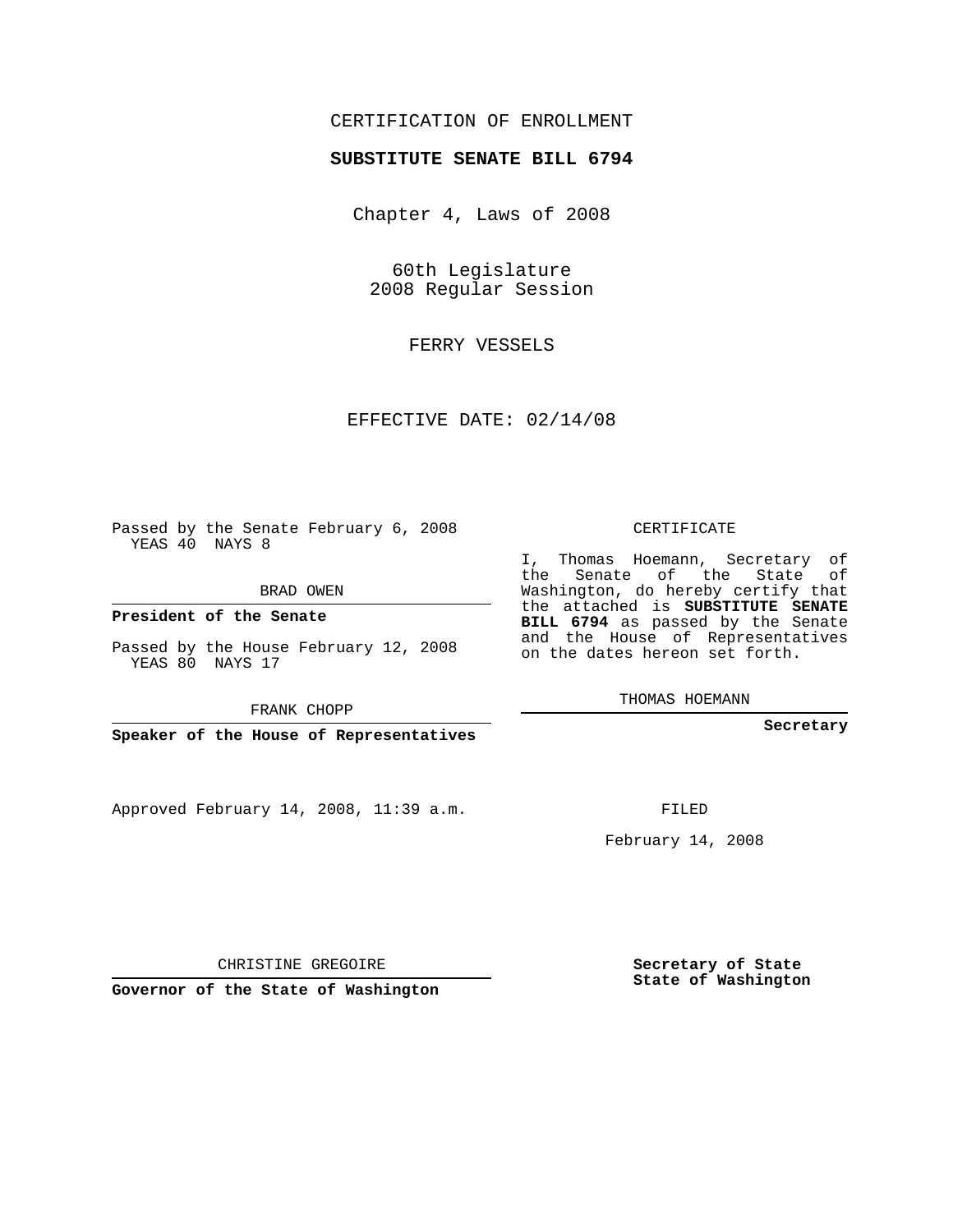# **SUBSTITUTE SENATE BILL 6794** \_\_\_\_\_\_\_\_\_\_\_\_\_\_\_\_\_\_\_\_\_\_\_\_\_\_\_\_\_\_\_\_\_\_\_\_\_\_\_\_\_\_\_\_\_

\_\_\_\_\_\_\_\_\_\_\_\_\_\_\_\_\_\_\_\_\_\_\_\_\_\_\_\_\_\_\_\_\_\_\_\_\_\_\_\_\_\_\_\_\_

Passed Legislature - 2008 Regular Session

### **State of Washington 60th Legislature 2008 Regular Session**

**By** Senate Transportation (originally sponsored by Senators Haugen, Spanel, Shin, and Rockefeller; by request of Governor Gregoire)

READ FIRST TIME 01/31/08.

1 AN ACT Relating to the procurement of new ferry vessels that carry no more than one hundred motor vehicles; adding a new section to chapter 47.56 RCW; creating a new section; and declaring an emergency.

BE IT ENACTED BY THE LEGISLATURE OF THE STATE OF WASHINGTON:

 NEW SECTION. **Sec. 1.** Washington's marine highways provide vital transportation links between communities. Citizens, businesses, and visitors depend on the state's ferry system to provide safe, dependable auto and passenger service in order to conduct daily life and commerce activities. On November 20, 2007, the secretary of the department of transportation ordered the eighty-year old steel electric class vessels to be immediately removed from service because previously undetected corrosion and pitting in the vessel hulls posed a risk to the safety of passengers and crew. The emergency removal of the state ferry system's steel electric class vessels has imposed a significant hardship on the citizens and businesses served by those vessels. Therefore, an expedited procurement is required for the construction of new vessels to fully restore service to routes previously served by the steel electric class vessels.